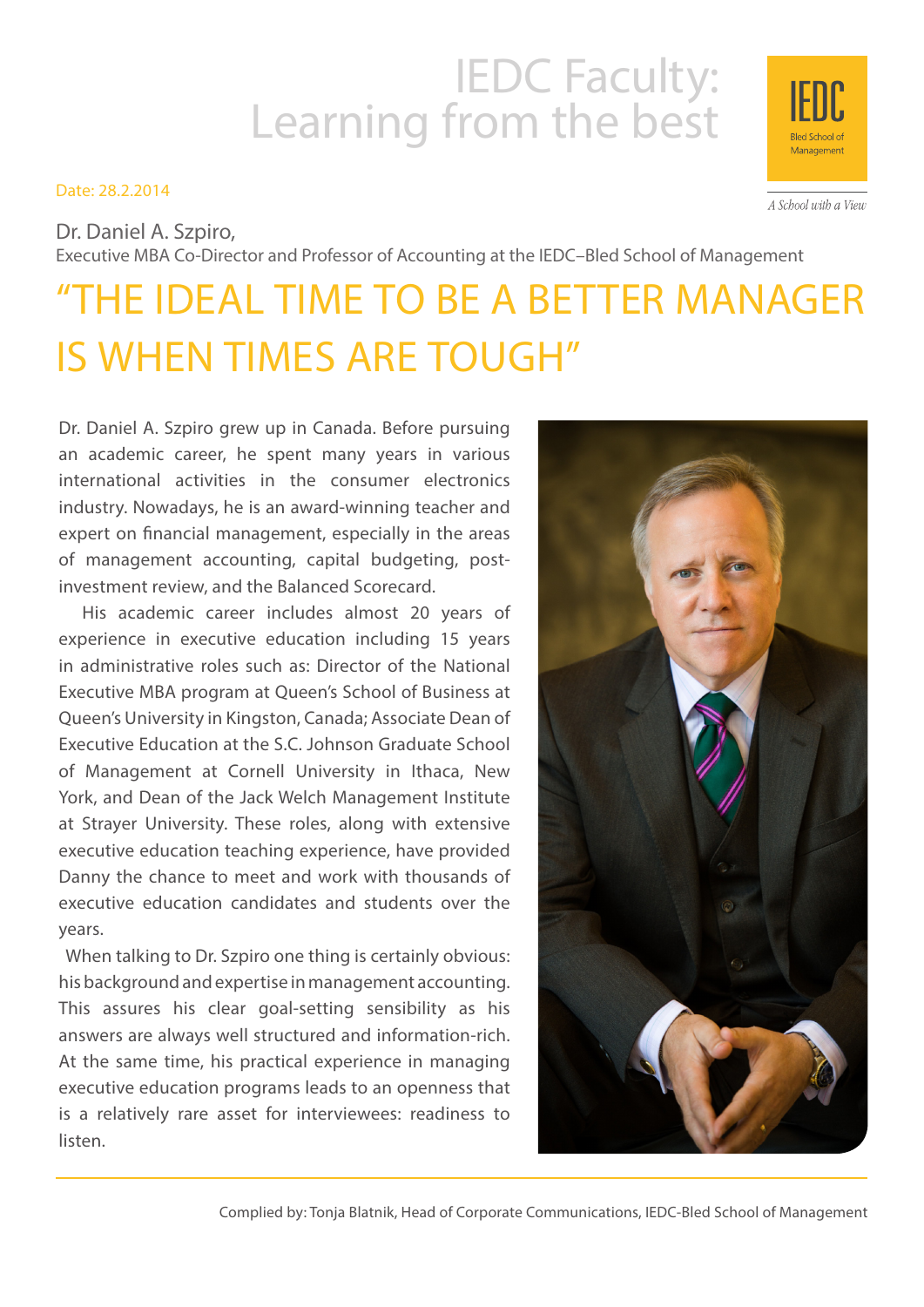You have been teaching at IEDC since 1997 and this year you took over another position: Co-Director of the Executive MBA program at IEDC. What are your goals, challenges, and hopes? I've been very proud to be attached to IEDC for 17 years and my new role, as Co-Director of EMBA Program, is definitely something I am very excited about. Since 1997 I've been focused on teaching here at IEDC. But as I have experience in program administration and have worked closely with many candidates and MBA students, I also have some valuable insights into what students want and how business schools can design their programs to meet those expectations. So, my hopes for my new function at IEDC are focused on making a contribution. With respect to curriculum, great MBA programs are always subject to continuous improvement. I am hopeful that my experience in designing programs and in teaching in executive education programs globally will permit me the opportunity to make a contribution to the evolution of the EMBA curriculum at IEDC. Another area where all business schools are focused is in refining the messaging to candidates about how the MBA experience can help them achieve their goals. I have worked extensively on this aspect of program growth with programs in North America and I am very interested to see if those insights can be applied here at IEDC. However, the first step is making sure I have a comprehensive understanding of what is really important for the School and its students. So, at this early stage it's premature for me to describe any specific projects or goals.

If you compare European MBA students to North American students, what would be the biggest difference? By definition, EMBA programs are designed for established managers and professionals with, typically, 10- 15 years of organizational experience. This is usually the point in one's career where a focus on fucntional expertise in a specific field (for example: IT, marketing, or finance) has taken you as far as you can go. Many people at this stage of a career feel that they have reached a plateau and are wondering how they can continue to advance their careers. What EMBA programs represent is exactly an answer to this issue: EMBA is the way to take experienced managers with deep, but narrow, skills further. To unlock their potential by broadening their skills. To move from being a functional manager or technical expert to becoming a general manager and leader.

This is usually the point in one's career where a focus on fucntional expertise in a specific field (for example: IT, marketing, or finance) has taken you as far as you can go. Many people at this stage of a career feel that they have reached a plateau and are wondering how they can continue to advance their careers. What EMBA programs represent is exactly an answer to this issue: EMBA is the way to take experienced managers with deep, but narrow, skills further. To unlock their potential by broadening their skills. To move from being a functional manager or technical expert to becoming a general manager and leader.



You have been strongly involved with the design and delivery of executive development offerings. As MBA students are usually a highly motivated group of strong achievers already, how can earning a MBA help them to advance their careers even more?

By definition, EMBA programs are designed for established managers and professionals with, typically, 10- 15 years of organizational experience. EMBA programs require an investment of time and money. How is the global recession changing the approach of business schools, employers, and students in this perspective?

It's always tempting to avoid making investments during an economic downturn. This applies to both investments of time and money. Yet, we all know that is a short-term perspective. We also know that shortterm perspectives can be dangerous.